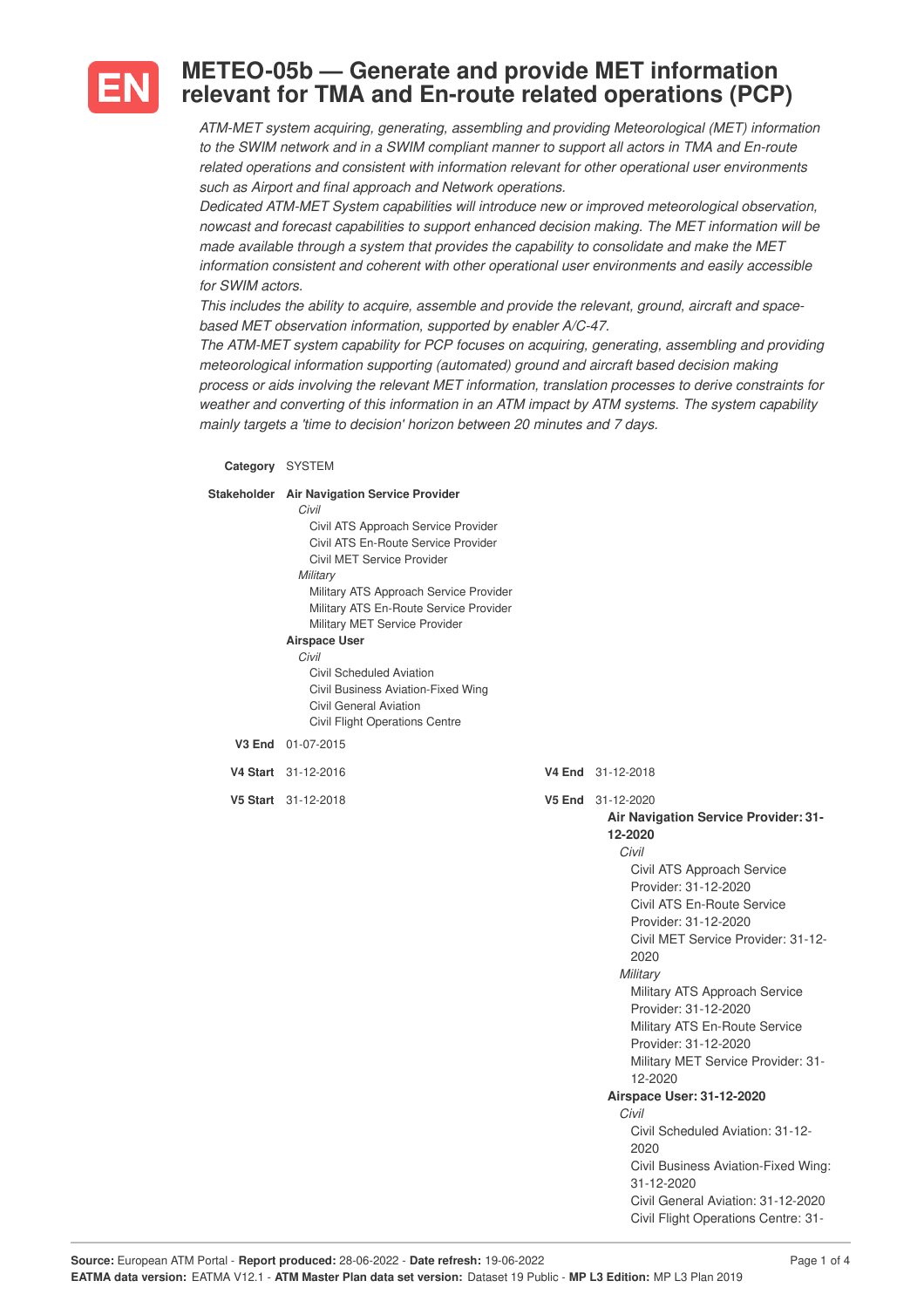**IOC** 01-07-2022 **FOC** 01-07-2026

| Context                           |                                           |                        |                              |
|-----------------------------------|-------------------------------------------|------------------------|------------------------------|
|                                   | <b>Related Elements</b>                   |                        |                              |
|                                   | <b>EN</b><br>METEO-05b                    |                        |                              |
| <b>STK</b><br><b>Stakeholders</b> | O <br>Operational<br>Improvement<br>Steps | <b>EN</b><br>METEO-05c | <b>PCP</b><br><b>S-AF5.4</b> |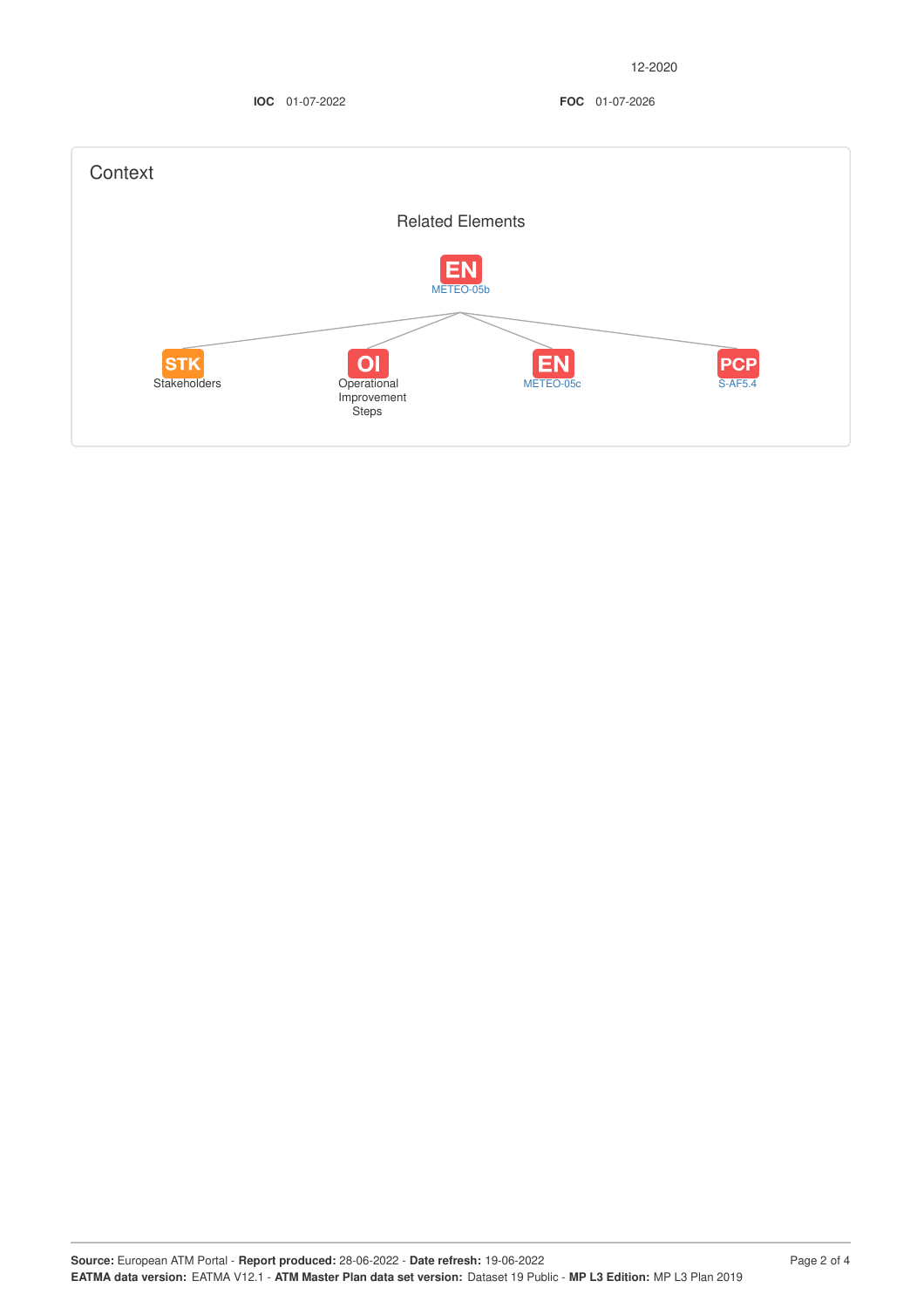| Code          |                 |   |  |                |    |  | Benefits start date (IOC) - Full benefit date (FOC)                           |  |  |  |  |  |  |  |  |  |
|---------------|-----------------|---|--|----------------|----|--|-------------------------------------------------------------------------------|--|--|--|--|--|--|--|--|--|
|               |                 |   |  |                |    |  | 15 16 17 18 19 20 21 22 23 24 25 26 27 28 29 30 31 32 33 34 35 36 37 38 39 40 |  |  |  |  |  |  |  |  |  |
|               | METEO-05b       | Д |  | V <sub>4</sub> | V5 |  | <b>IOC - FOC</b>                                                              |  |  |  |  |  |  |  |  |  |
| 숌             | AO-0310         |   |  |                |    |  |                                                                               |  |  |  |  |  |  |  |  |  |
| ≙             | <b>IS-0205</b>  |   |  |                |    |  |                                                                               |  |  |  |  |  |  |  |  |  |
| 숌             | <b>MET-0101</b> |   |  |                |    |  |                                                                               |  |  |  |  |  |  |  |  |  |
| $\rightarrow$ | AO-0304         |   |  |                |    |  |                                                                               |  |  |  |  |  |  |  |  |  |
| $\rightarrow$ | AO-0329         |   |  |                |    |  |                                                                               |  |  |  |  |  |  |  |  |  |
| $\rightarrow$ | AOM-0104-A      |   |  |                |    |  |                                                                               |  |  |  |  |  |  |  |  |  |
| $\rightarrow$ | AOM-0500        |   |  |                |    |  |                                                                               |  |  |  |  |  |  |  |  |  |
| $\rightarrow$ | AOM-0501        |   |  |                |    |  |                                                                               |  |  |  |  |  |  |  |  |  |
| $\rightarrow$ | AOM-0810        |   |  |                |    |  |                                                                               |  |  |  |  |  |  |  |  |  |
| →             | <b>TS-0302</b>  |   |  |                |    |  |                                                                               |  |  |  |  |  |  |  |  |  |

| <b>IEN</b>                        | <b>Dependent Enablers</b> |                                                                                                                                                                                                           |                         |
|-----------------------------------|---------------------------|-----------------------------------------------------------------------------------------------------------------------------------------------------------------------------------------------------------|-------------------------|
| Relationship                      | Code                      | <b>Title</b>                                                                                                                                                                                              | <b>Related Elements</b> |
| Has successor                     | METEO-05c                 | Generate and provide MET information relevant for TMA<br>and En-route related operations at short notice ('time to<br>decision' between 3 minutes and 7days), including for low-<br>level IFR operations. | STK OI ENDS             |
| <b>PCP Elements</b><br><b>PCP</b> |                           |                                                                                                                                                                                                           |                         |
| Code                              |                           | <b>Title</b>                                                                                                                                                                                              | <b>Related Elements</b> |
| $S-AF5.4$                         |                           | Meteorological information exchange                                                                                                                                                                       | IOB.<br><b>SOI</b>      |

**ICAO**